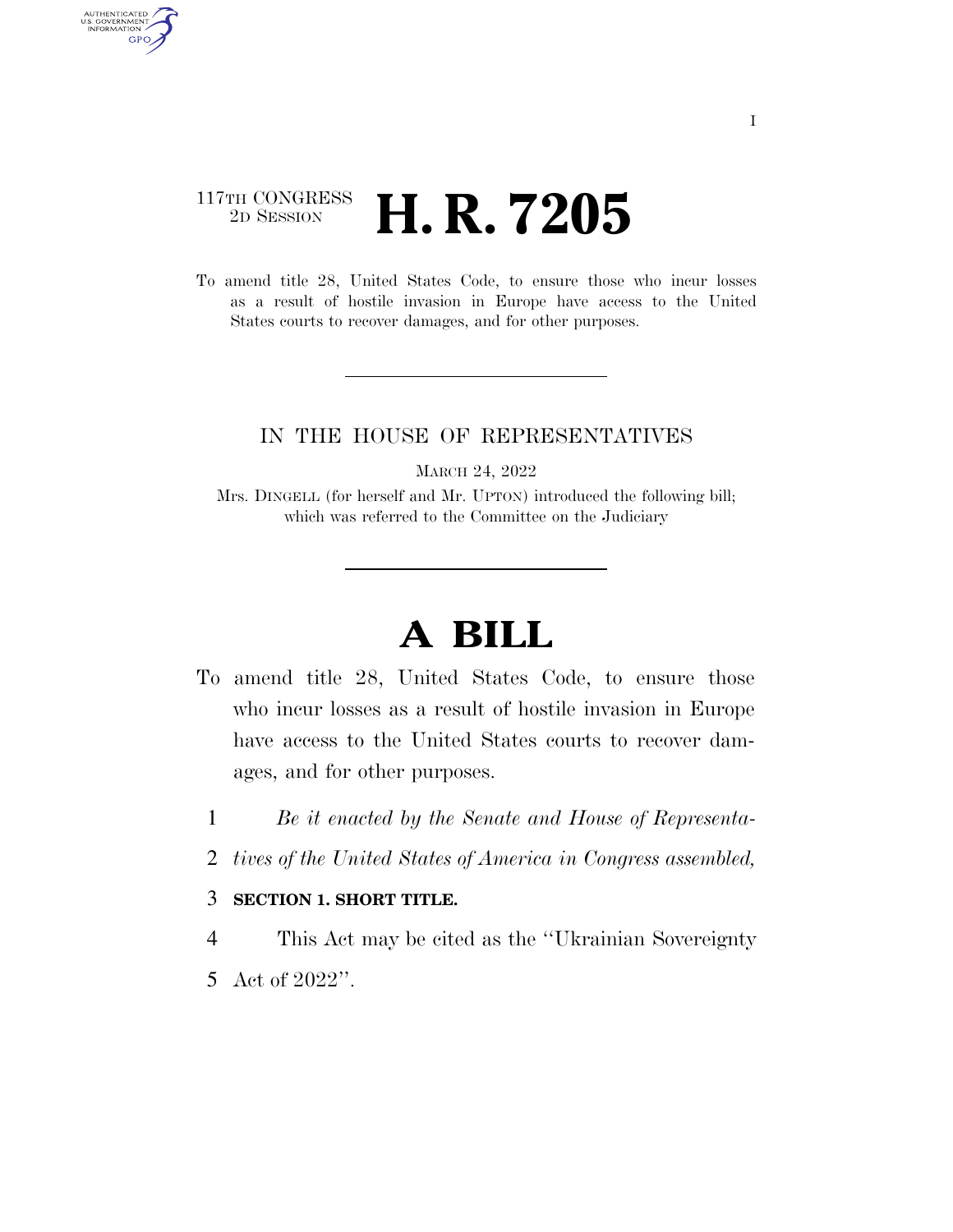(a) IN GENERAL.—Chapter 97 of title 28, United States Code, is amended by adding after section 1605B the following:

## **''§ 1605C. Authorizing certain actions in United States courts**

8 "(a) CIVIL ACTION.—Notwithstanding any other pro- vision of law, a foreign state shall not be immune from the jurisdiction of the courts of the United States in any case in which money damages are sought against the for- eign state for physical injury, including death, property damage, or loss of property caused by the foreign state's invasion of another sovereign nation located in Europe if such invasion—

16 ''(1) was by or at the direction of the foreign state irrespective of where such injury, death, dam-age, or loss occurred; and

 $(2)$  has been, at any time, condemned by the General Assembly of the United Nations and by a concurrent resolution or separate resolutions of the United States House of Representatives and the United States Senate.

•**HR 7205 IH** ''(b) ATTACHMENT.—Notwithstanding any other pro- vision of law, including the limitations in section 1610, the property in the United States of the aggressor foreign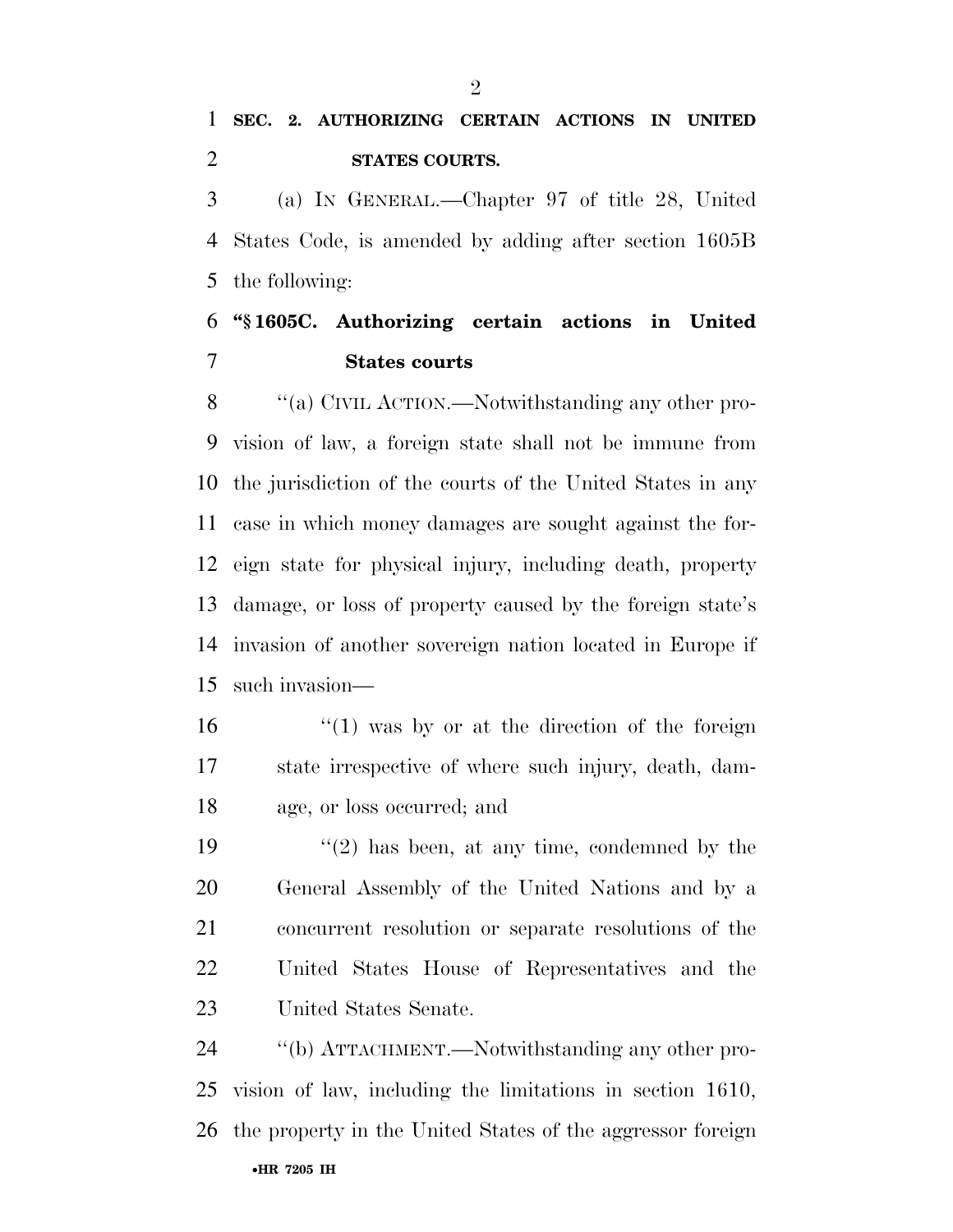state shall not be immune from attachment in aid of exe- cution, or from execution, upon a judgment entered by a court of the United States or of a State after the effective date of this Act.

 ''(c) JURISDICTION.—The district courts of the United States shall have original jurisdiction, without re- gard to the amount in controversy, of any civil action made under this section. Personal jurisdiction over a for- eign state shall exist as to each claim for relief where serv-ice has been made pursuant to section 1608.

''(d) DEFINITIONS.—In this section, the term:

12 "(1) FOREIGN STATE.—The term 'foreign state' includes—

 $'$ (A) a foreign state as defined by section 15  $1603(a);$ 

 ''(B) an agency or instrumentality of a for- eign state as defined by section 1603(b); and 18 ''(C) any official of a foreign state and any citizen of such state subject to any sanction by the United States through the Department of Commerce, the Department of Justice, or the Department of State.

23 "(2) EUROPE.—The term 'Europe' includes the following sovereign nations: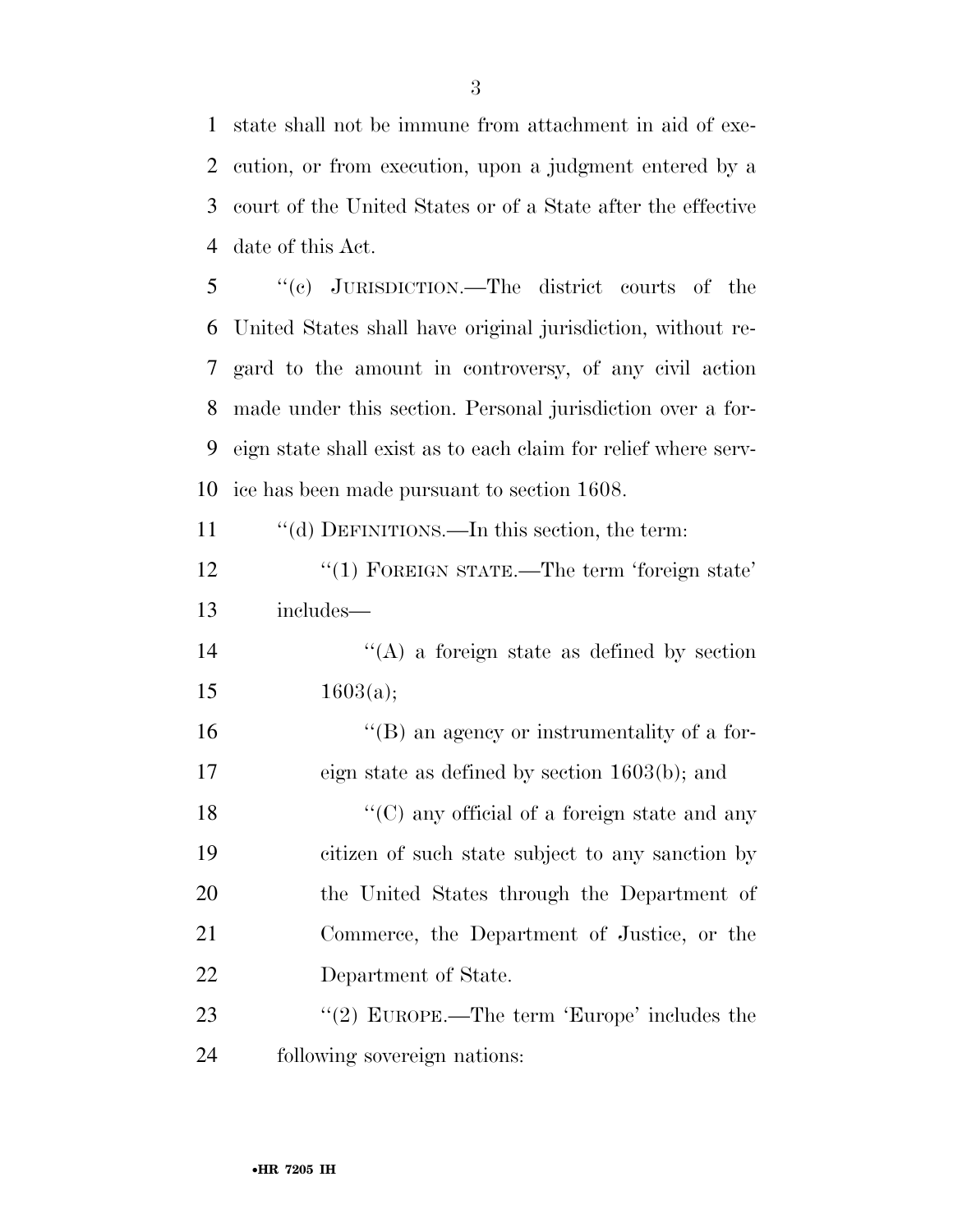| $\mathbf{1}$   | "(A) Each sovereign nation that is a mem-                      |
|----------------|----------------------------------------------------------------|
| $\overline{2}$ | ber of the European Union.                                     |
| 3              | "(B) United Kingdom.                                           |
| $\overline{4}$ | " $(C)$ Norway.                                                |
| 5              | $\lq\lq$ (D) Switzerland.                                      |
| 6              | "(E) Danish autonomous territory of                            |
| $\overline{7}$ | Greenland.                                                     |
| 8              | " $(F)$ Bulgaria.                                              |
| 9              | "(G) Romania.                                                  |
| 10             | "(H) Ukraine, including Crimea, Luhansk,                       |
| 11             | and Donetsk.                                                   |
| 12             | $\lq$ (I) Croatia.                                             |
| 13             | "(J) Republic of North Macedonia.                              |
| 14             | " $(K)$ Albania.                                               |
| 15             | "(L) Bosnia and Herzogovina.                                   |
| 16             | $\lq\lq (M)$ Montenegro.                                       |
| 17             | "(N) Moldova.                                                  |
| 18             | $\lq\lq$ (O) Andorra.                                          |
| 19             | $\lq\lq(P)$ Iceland.                                           |
| 20             | $\lq\lq Q$ ) Liechtenstein.                                    |
| 21             | "(R) San Marino.".                                             |
| 22             | (b) CLERICAL AMENDMENT.—The table of sections                  |
| 23             | for chapter 97 of title 28, United States Code, is amended     |
| 24             | by inserting before the item relating to section 1605B the     |
| 25             | following new item:                                            |
|                | "1605C. Authorizing certain actions in United States courts.". |